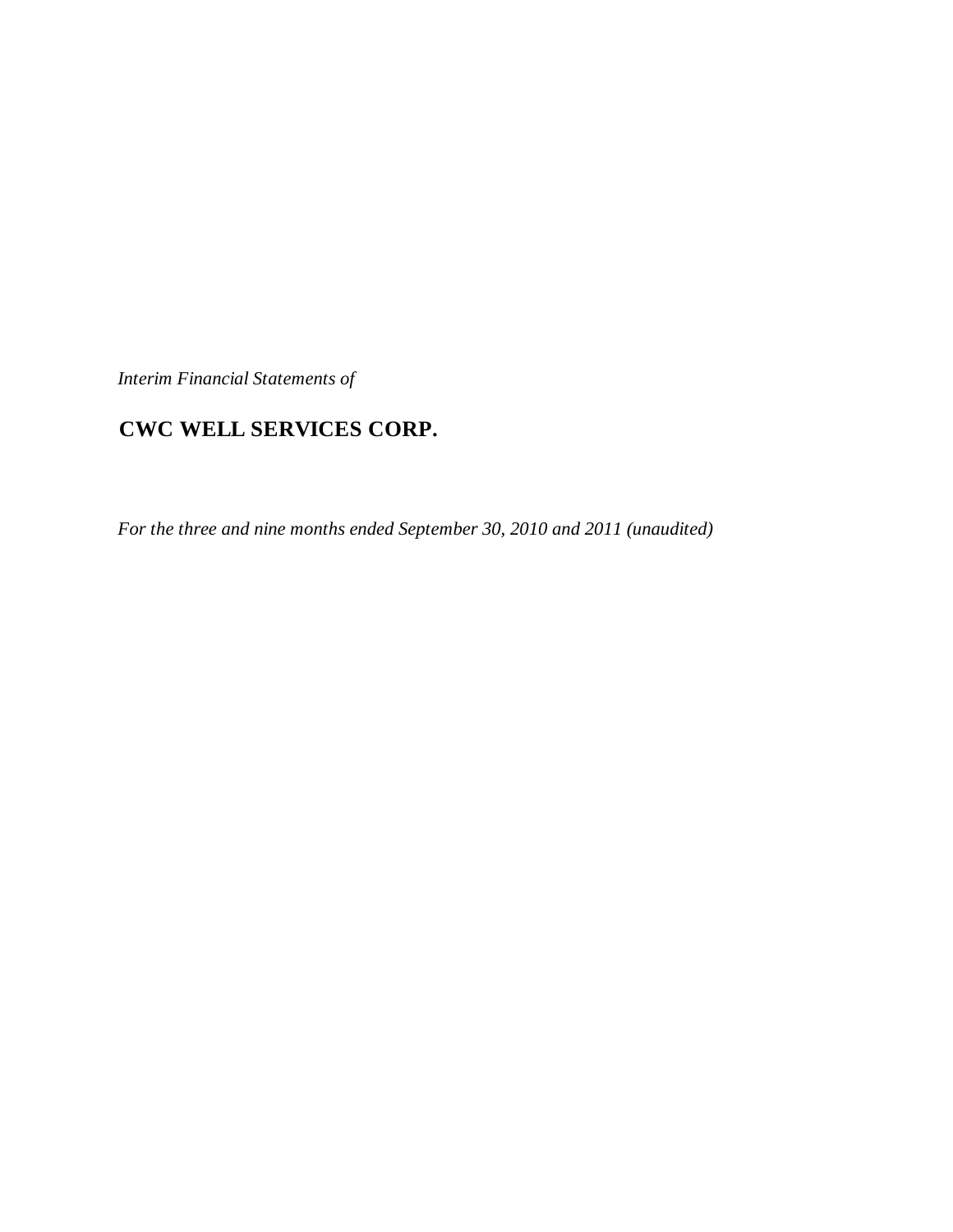# **STATEMENT OF FINANCIAL POSITION**

**CWC Well Services Corp.**

*As at September 30, 2011 and December 31, 2010*

*(unaudited)*

| in thousands of Canadian dollars            | Note           | September 30, 2011 | December 31, 2010 |                 |  |
|---------------------------------------------|----------------|--------------------|-------------------|-----------------|--|
| <b>ASSETS</b>                               |                |                    |                   |                 |  |
| <b>Current assets</b>                       |                |                    |                   |                 |  |
| Marketable securities                       |                | \$<br>43           | $\mathsf{\$}$     | 67              |  |
| Accounts receivable                         |                | 24,972             |                   | 19,579          |  |
| Loans to employees                          |                |                    |                   | 573             |  |
| Inventory                                   |                | 2,859              |                   | 2,638           |  |
| Prepaid expenses and deposits               |                | 175                |                   | 185             |  |
|                                             |                | 28,049             |                   | 23,042          |  |
| <b>Property and equipment</b>               | 6              | 134,721            |                   | 103,773         |  |
| Loans to employees                          |                | 163                |                   | 283             |  |
|                                             |                | \$<br>162,933      | $\$\,$            | 127,098         |  |
| <b>LIABILITIES AND SHAREHOLDERS' EQUITY</b> |                |                    |                   |                 |  |
| <b>Current liabilities</b>                  | $\tau$         |                    |                   |                 |  |
| Bank indebtedness                           |                | \$<br>3,043        | \$                | 1,379           |  |
| Accounts payable and accrued liabilities    | $\tau$         | 8,674              |                   | 5,873           |  |
| Current portion of long-term debt           |                | 7,595<br>19,312    |                   | 4,609<br>11,861 |  |
| Long-term debt                              | $\overline{7}$ | 49,232             |                   | 25,251          |  |
|                                             |                | 68,544             |                   | 37,112          |  |
| <b>SHAREHOLDERS' EQUITY</b>                 |                |                    |                   |                 |  |
| Share capital                               | $8\,$          | 109,255            |                   | 110,774         |  |
| Contributed surplus                         |                | 5,076              |                   | 3,657           |  |
| <b>Deficit</b>                              |                | (19, 942)          |                   | (24, 445)       |  |
|                                             |                | 94,389             |                   | 89,986          |  |
|                                             |                |                    |                   |                 |  |
|                                             |                | \$<br>162,933      | \$                | 127,098         |  |
|                                             |                |                    |                   |                 |  |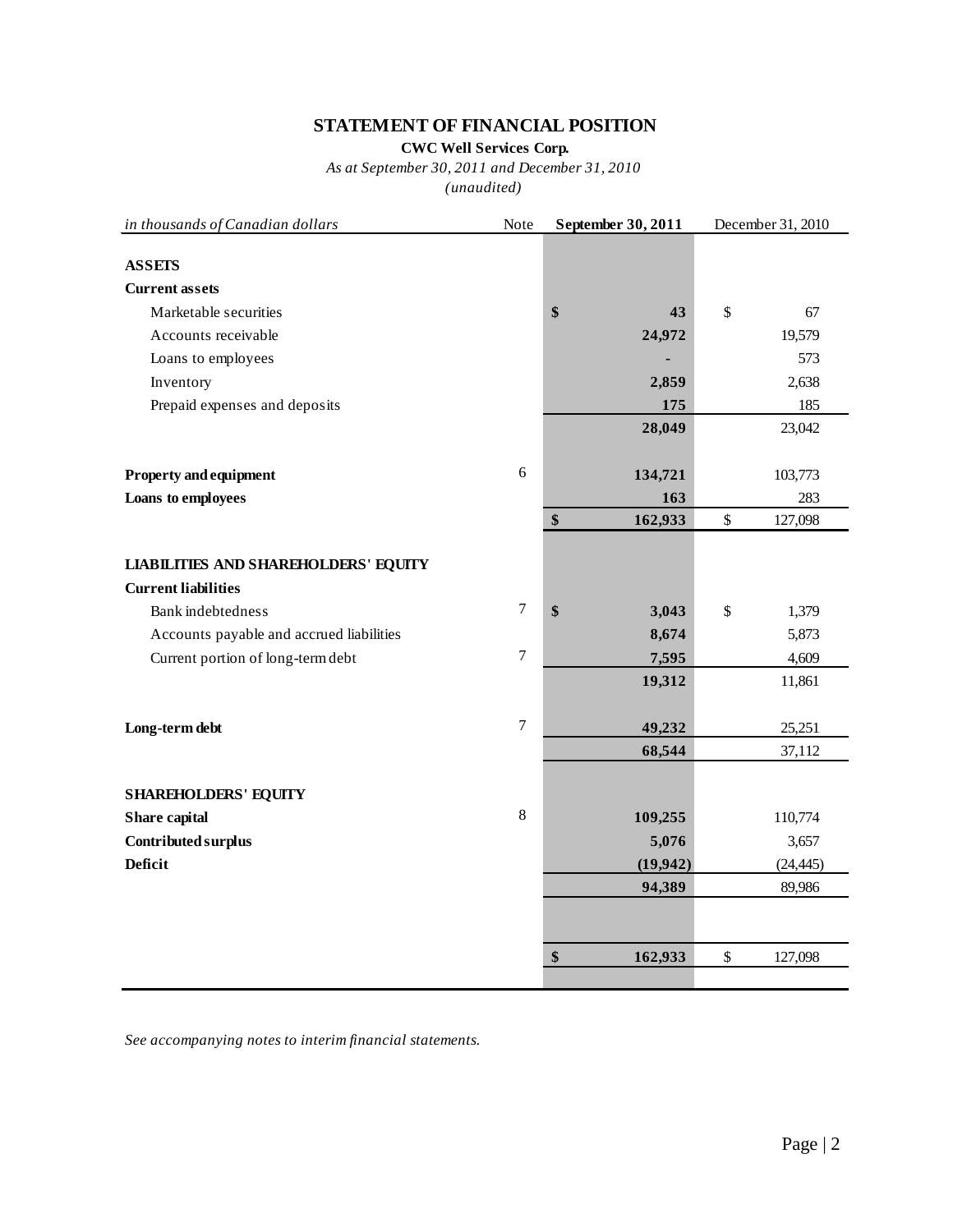#### **STATEMENT OF COMPREHENSIVE INCOME (LOSS)**

**CWC Well Services Corp.**

*For the three and nine months ended September 30, 2011 and 2010*

*(unaudited)*

|                                                   | Three Months Ended September 30, |    |        |    |        | Nine Months Ended September 30, |        |      |         |  |
|---------------------------------------------------|----------------------------------|----|--------|----|--------|---------------------------------|--------|------|---------|--|
| in thousands of Canadian dollars                  | Note                             |    | 2011   |    | 2010   |                                 | 2011   | 2010 |         |  |
| <b>REVENUE</b>                                    |                                  | \$ | 31,224 | \$ | 16,413 | \$                              | 73,514 | \$   | 45,789  |  |
| <b>EXPENSES</b>                                   |                                  |    |        |    |        |                                 |        |      |         |  |
| Direct operating expenses                         | 11                               |    | 19,143 |    | 10,216 |                                 | 46,006 |      | 29,756  |  |
| Selling and administrative expenses               | 12                               |    | 3,940  |    | 2,920  |                                 | 9,658  |      | 8,650   |  |
| Stock based compensation                          |                                  |    | 185    |    | 157    |                                 | 651    |      | 523     |  |
| Finance costs                                     | 13                               |    | 940    |    | 658    |                                 | 2,525  |      | 2,441   |  |
| Depreciation                                      |                                  |    | 3,818  |    | 3,010  |                                 | 10,097 |      | 8,790   |  |
| Loss (gain) on disposal of equipment              |                                  |    | 16     |    | (8)    |                                 | 51     |      | (86)    |  |
| Unrealized loss (gain) on marketable securities   |                                  |    | 8      |    | (12)   |                                 | 23     |      | (50)    |  |
|                                                   |                                  |    | 28,050 |    | 16,941 |                                 | 69,011 |      | 50,024  |  |
| NET INCOME (LOSS) AND COMPREHENSIVE INCOME (LOSS) |                                  |    | 3,174  |    | (528)  |                                 | 4,503  |      | (4,235) |  |
| <b>NET INCOME (LOSS) PER SHARE</b>                |                                  |    |        |    |        |                                 |        |      |         |  |
| Basic and diluted earnings (loss) per share       | 9                                |    | 0.02   | \$ |        |                                 | 0.03   | \$   | (0.03)  |  |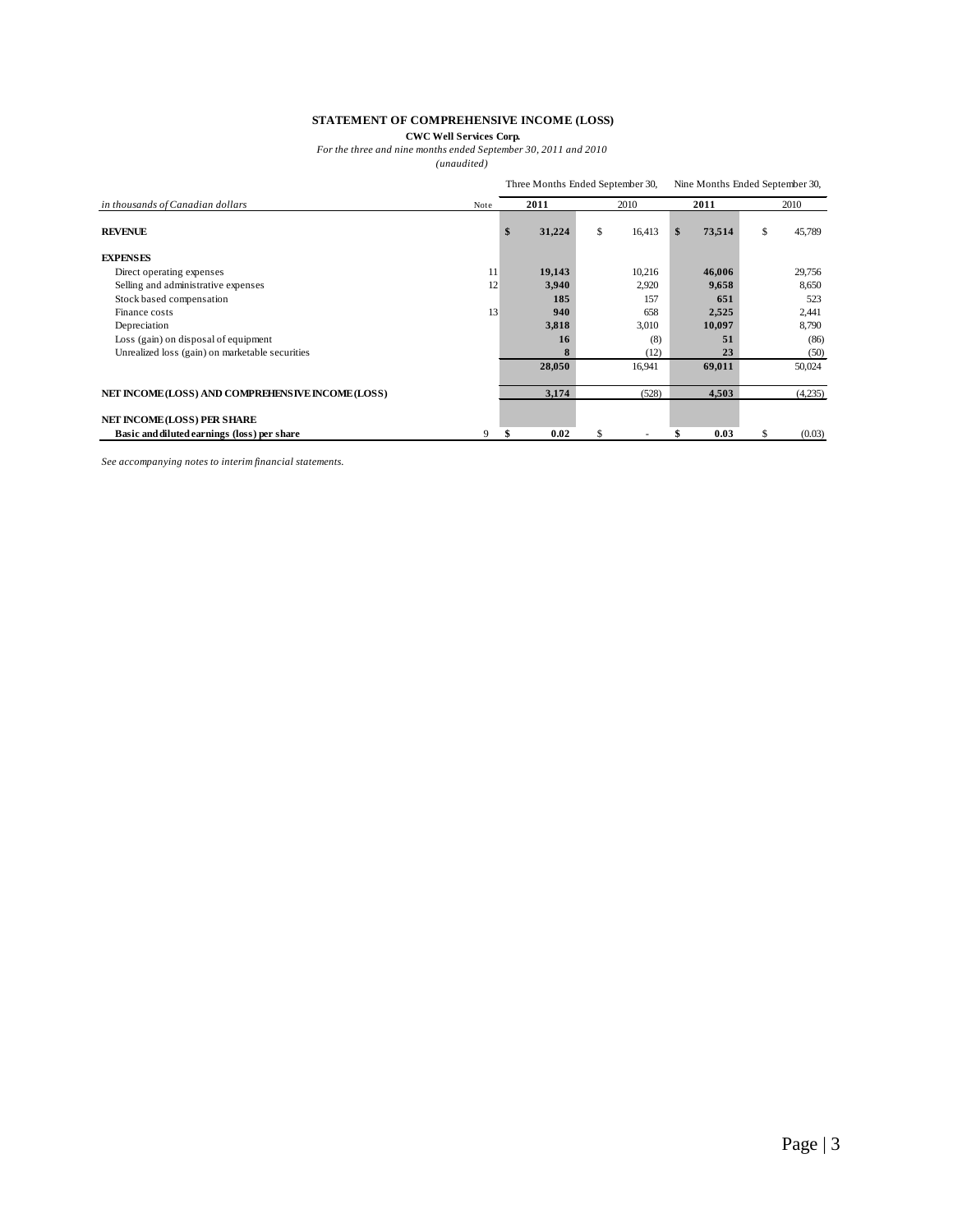# **STATEMENT OF CHANGES IN EQUITY**

**CWC Well Services Corp.**

*For the nine months ended September 30, 2011 and 2010*

*(unaudited)*

|                                                       |      |                          | <b>Contributed</b>       |    |          |                     |
|-------------------------------------------------------|------|--------------------------|--------------------------|----|----------|---------------------|
| in thousands of Canadian dollars                      | Note | <b>Share Capital</b>     | surplus                  |    | Deficit  | <b>Total Equity</b> |
| Balance at January 1, 2010                            |      | \$<br>111,080            | \$<br>2,960              | \$ | (21,671) | \$<br>92,369        |
| Comprehensive loss for the period                     |      | ۰                        | $\overline{\phantom{a}}$ |    | (4,235)  | (4,235)             |
| Transactions with owners, recorded directly in equity |      |                          |                          |    |          |                     |
| Stock based compensation                              |      | $\overline{\phantom{a}}$ | 523                      |    |          | 523                 |
| Shares redeemed                                       |      | (306)                    | 196                      |    |          | (110)               |
| Balance at September 30, 2010                         |      | 110,774                  | \$<br>3.679              | S  | (25,906) | 88,547              |

| Balance at January 1, 2011                            |          | \$<br>110,774            | \$<br>3,657              | $\mathbb{S}$ | (24, 445) | \$<br>89,986 |
|-------------------------------------------------------|----------|--------------------------|--------------------------|--------------|-----------|--------------|
| Comprehensive income for the period                   |          | $\overline{\phantom{a}}$ | $\overline{\phantom{a}}$ |              | 4.503     | 4,503        |
| Transactions with owners, recorded directly in equity |          |                          |                          |              |           |              |
| Stock based compensation                              |          |                          | 651                      |              |           | 651          |
| Shares issued                                         | 8        | 72                       | (29)                     |              |           | 43           |
| Shares redeemed                                       | 8        | (1,591)                  | 797                      |              |           | (794)        |
| <b>Balance at September 30, 2011</b>                  | <b>S</b> | 109.255                  | 5,076                    |              | (19,942)  | 94,389       |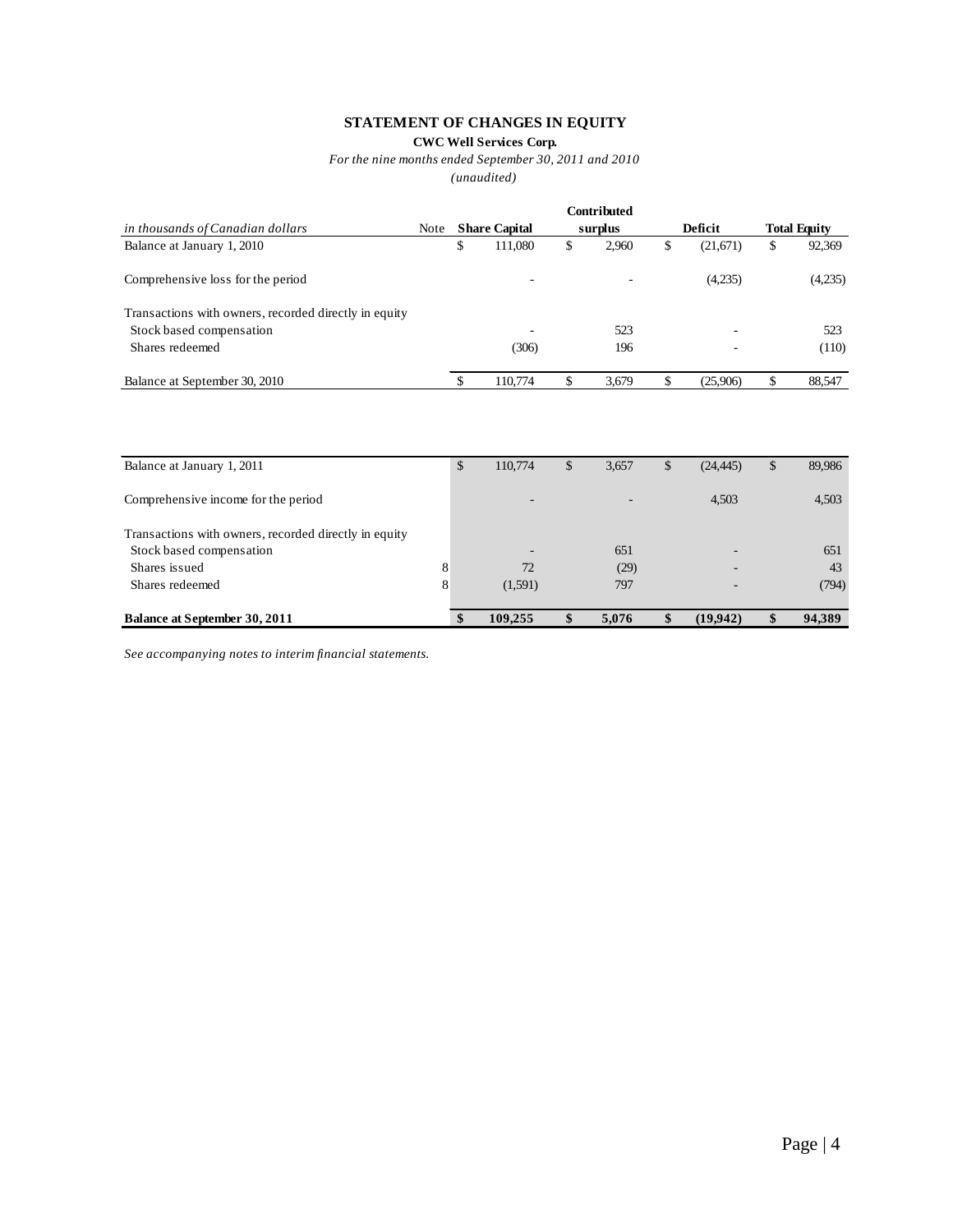# **STATEMENT OF CASH FLOWS**

**CWC Well Services Corp.**

*For the nine months ended September 30, 2011 and 2010*

*(unaudited)*

| in thousands of Canadian dollars                | Note           | 2011 |          | 2010 |         |  |
|-------------------------------------------------|----------------|------|----------|------|---------|--|
| CASH PROVIDED BY (USED IN):                     |                |      |          |      |         |  |
| <b>OPERATING:</b>                               |                |      |          |      |         |  |
| Net income (loss)                               |                | \$   | 4,503    | \$   | (4,235) |  |
| Adjustments for:                                |                |      |          |      |         |  |
| Stock based compensation                        |                |      | 651      |      | 523     |  |
| Interest on shareholder loans                   |                |      | (4)      |      | (16)    |  |
| Finance costs                                   |                |      | 2,525    |      | 2,441   |  |
| Loss (gain) on disposal of equipment            |                |      | 51       |      | (86)    |  |
| Unrealized loss (gain) on marketable securities |                |      | 23       |      | (50)    |  |
| Depreciation and amortization                   |                |      | 10,097   |      | 8,790   |  |
|                                                 |                |      | 17,846   |      | 7,367   |  |
| Change in non-cash working capital              |                |      | (2,535)  |      | (2,135) |  |
|                                                 |                |      | 15,311   |      | 5,232   |  |
| <b>INVESTING:</b>                               |                |      |          |      |         |  |
| Acquisitions                                    | 5              |      | (38,000) |      |         |  |
| Purchase of equipment                           |                |      | (3,007)  |      | (637)   |  |
| Proceeds on sale of equipment                   |                |      | 46       |      | 113     |  |
|                                                 |                |      | (40,961) |      | (524)   |  |
| <b>FINANCING:</b>                               |                |      |          |      |         |  |
| Issue of long-term debt                         | 7              |      | 60,000   |      |         |  |
| Repayment of long-term debt                     | $\overline{7}$ |      | (33,000) |      | (1,897) |  |
| Increase in bank indebtedness                   |                |      | 1,666    |      | 1,011   |  |
| Finance costs                                   |                |      | (420)    |      | (429)   |  |
| Interest paid                                   |                |      | (2,160)  |      | (2,181) |  |
| Redemption of warrants                          |                |      |          |      | (1,212) |  |
| Finance lease repayments                        |                |      | (104)    |      |         |  |
| Common shares repurchased and options exercised | 8              |      | (332)    |      |         |  |
|                                                 |                |      | 25,650   |      | (4,708) |  |
| <b>CHANGE IN CASH</b>                           |                |      |          |      |         |  |
| <b>CASH, BEGINNING OF PERIOD</b>                |                |      |          |      |         |  |
| <b>CASH, END OF PERIOD</b>                      |                | \$   |          | \$   |         |  |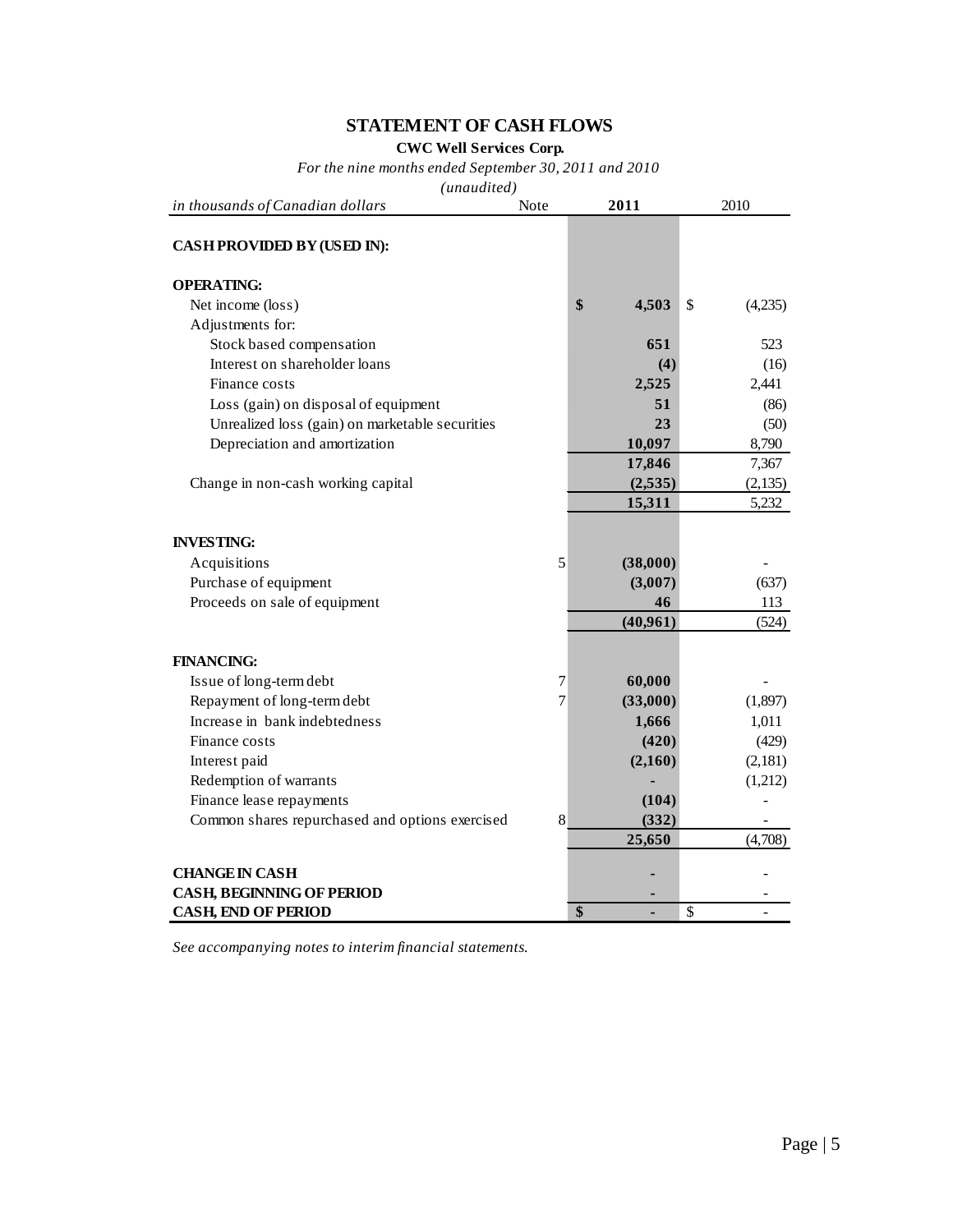Notes to the interim financial statements Three and nine month period ending September 30, 2011 and 2010 (unaudited) (Amounts in thousands, except share and per share amounts)

#### **1. Reporting entity:**

CWC Well Services Corp. ("CWC" or the "Company") is an oilfield services company providing production services to oil and gas exploration and development companies throughout the Western Canadian Sedimentary Basin. On June 8, 2011, at CWC's annual and special shareholders' meeting, the shareholders approved the change of name of the Company to CWC Well Services Corp. from Central Alberta Well Services Corp.

#### **2. Basis of presentation:**

#### (a) **Statement of compliance**

These interim financial statements have been prepared in accordance with IAS 34 *Interim Financial Reporting.*  In 2010, the Canadian Institute of Chartered Accountants ("CICA") Handbook was revised to incorporate IFRS and International Financial Reporting Interpretations Committee interpretations and require publicly accountable enterprises to apply such standards and interpretations effective for fiscal years beginning on or after January 1, 2011. These Interim Financial Statements should not be compared to financial statements prepared prior to January 1, 2011, as those financial statements were prepared under accounting policies and practices in accordance with previous Canadian GAAP. The interim financial statements do not include all of the information required for full annual financial statements.

An explanation of how the transition to IFRSs has affected the reported financial position, financial performance and cash flows of the Company as at and for the three and nine month periods ended September 30, 2010, is provided in note 15.

These interim financial statements were approved by the Board of Directors on November 14, 2011.

#### (b) **Basis of measurement**

These interim financial statements have been prepared on the historical cost basis except for the derivative financial instruments in the statement of financial position which are measured at fair value.

#### (c) **Functional and presentation currency**

These interim financial statements are presented in Canadian dollars, which is the Company's functional currency. All financial information presented in Canadian dollars has been rounded to the nearest thousand.

#### (d) **Use of estimates and judgments**

The preparation of the interim financial statements in conformity with IFRS requires the use of certain critical accounting estimates, judgments and assumptions. The carrying amount of assets, liabilities, accruals, provisions, contingent liabilities, other financial obligations, as well as the determination of fair values, reported income and expense in these interim financial statements depends on the use of estimates, judgments and assumptions. IFRS also requires management to exercise judgment in the process of applying the Company's accounting policies. These estimates, judgments and assumptions are based on the circumstances and estimates at the date of the financial statements and affect the reported amounts of income and expenses during the reporting periods. Given the uncertainty regarding the determination of these factors, actual results may differ from these estimates.

In preparing these interim financial statements, the significant judgments made by management in applying the Company's accounting policies and the key sources of estimation uncertainty were the same as those applied to the interim financial statements for the three months ended March 31, 2011.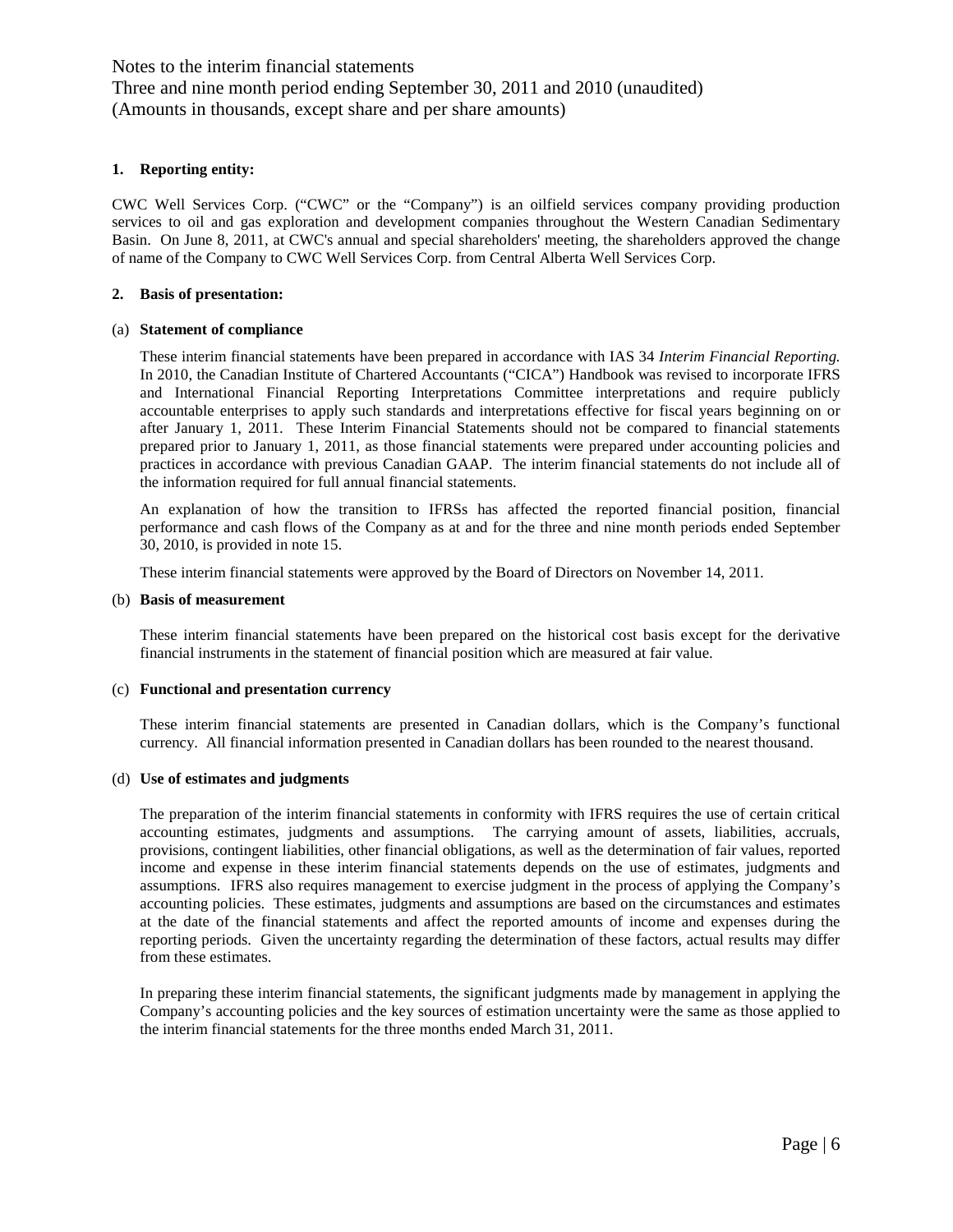Three and nine month period ending September 30, 2011 and 2010 (unaudited) (Amounts in thousands, except share and per share amounts)

#### **3. Significant accounting policies:**

The accompanying Interim Financial Statements should be read in conjunction with Note 3 to the Company's unaudited interim financial statements for the three-month period ended March 31, 2011, as the accounting policies applied by the Company in these Interim Financial Statements are the same as those disclosed therein except for those noted below.

(a) Business Combinations

Business combinations are accounted for using the acquisition method as at the acquisition date, which is the date on which control is transferred to the Company. Control is the power to govern the financial and operating policies of an entity so as to obtain benefits from its activities. In assessing control, the Company takes into consideration potential voting rights that are currently exercisable as well as considering other qualitative factors.

For acquisitions on or after January 1, 2010, the Company measures goodwill at the acquisition date as:

- The fair value of the consideration transferred; plus
- the recognized amount of any non-controlling interests in the acquire; plus if the business combination is achieved in stages, the fair value of the existing equity interest in the acquire; less
- the net recognized amount (generally fair value) of the identifiable assets acquired and liabilities assumed.

When the excess is negative, a bargain purchase gain is recognized immediately in profit or loss.

The consideration transferred does not include amounts related to the settlement of pre-existing relationships. Such amounts are generally recognized in profit or loss.

Costs related to the acquisition, other than those associated with the issue of debt or equity securities, that the company incurs in connection with a business combination are expensed as incurred.

Any contingent consideration payable is recognized at fair value at the acquisition date. If the contingent consideration is classified as equity, it is not remeasured and settlement is accounted for within equity. Otherwise, subsequent changes to the fair value of the contingent consideration are recognized in profit or loss.

When share-based payment awards (replacement awards) are required to be exchanged for awards held by the acquiree's employees (acquiree's awards) and relate to past services, then all or a portion of the amount of the acquirer's replacement awards is included in measuring the consideration transferred in the business combination. This determination is based on the market-based value of the replacement awards compared with the market-based value of the acquiree's awards and the extent to which the replacement awards relate to past and/or future service.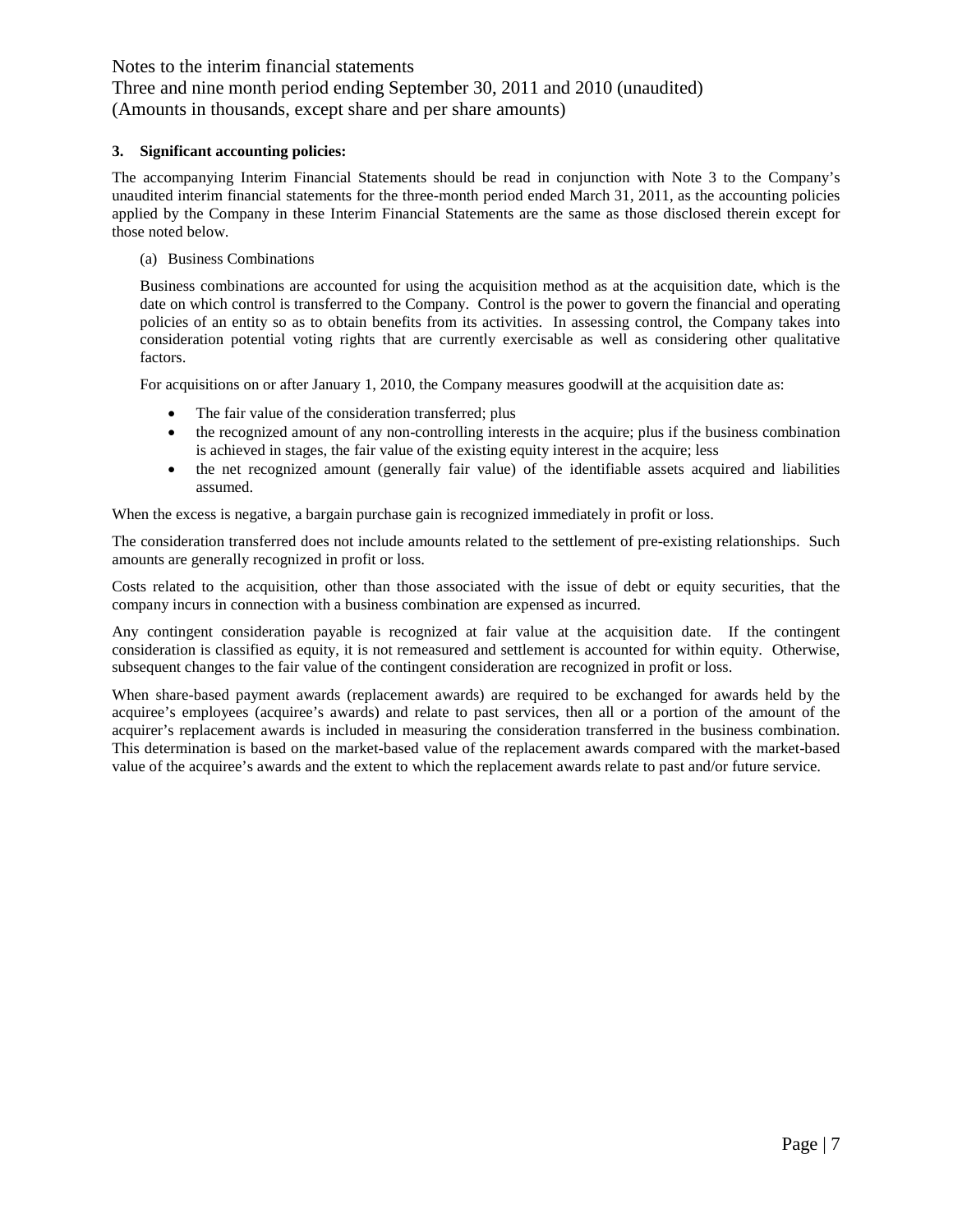Notes to the interim financial statements Three and nine month period ending September 30, 2011 and 2010 (unaudited) (Amounts in thousands, except share and per share amounts)

#### **4. Financial risk management:**

#### **Liquidity risk**

Liquidity risk relates to the risk that the Company will encounter difficulty in meeting its financial obligations. The Company's approach to manage liquidity is to ensure, as far as possible, that it will always have sufficient liquidity to meet its liabilities when due, under both normal and stressed conditions, without incurring unacceptable losses or risking damage to the Company's reputation.

The Company's credit facilities are fully discussed in Note 4 of the unaudited interim financial statements for the six-month period ended June 30, 2011.

The Company may be exposed to liquidity risk if it is unable to collect its trade accounts receivable balances in a timely manner which could in turn impact the Company's long-term ability to meet its commitments under the facilities. In order to manage this liquidity risk, the Company actively monitors all accounts receivable to maintain accounts outstanding over 60 days to less than 25 percent of the total balance. As at September 30, 2011, the balance of trade accounts receivable in excess of 90 days was \$657 (2010: \$837), representing approximately 3% (2010: 8.6%) of the trade accounts receivable balance, of this amount \$170 (2010: \$456) has been provided for as an allowance for bad debts. A structure is maintained that focuses on growth of the Company while ensuring viability for stakeholders. Finally, in an effort to combat the seasonality of the oilfield business and reduce long-term liquidity risk exposure, the Company regularly reviews its cash availability and whenever the conditions permit, the excess cash is applied to the debt outstanding.

#### **5. Acquisitions:**

On June 15, 2011, the Company acquired the assets of Trinidad Well Servicing ("TWS") for total consideration of \$38 million in cash. The purchase of the assets of TWS resulted in an additional operating base located in Lloydminster, Alberta and 22 service rigs and related equipment and field crews. For the nine months ended September 30, 2011, TWS contributed revenues of \$8,046 and profit of \$2,929 to CWC's results. If the acquisition had occurred on January 1, 2011, management estimates that revenue would have increased by \$21,384 and net profit would have increased by \$5,438. In determining these amounts, management has assumed that the fair value adjustments, determined provisionally, that arose on the date of acquisition would have been the same if the transaction had occurred on January 1, 2011. The results from operations are included in the Well Servicing segment.

The following summarizes the recognized amounts of identifiable assets acquired:

| Total assets acquired   | 38,000 |
|-------------------------|--------|
| Miscellaneous equipment | 50     |
| Support equipment       | 13.133 |
| Production equipment    | 24.817 |

No liabilities were assumed and no intangible assets were acquired with this purchase.

CWC incurred acquisition related costs of \$132 related to due diligence, legal and appraisal fees. The costs have been included in Selling and administrative expenses in the Company's statement of comprehensive income (loss).

This acquisition has been accounted for by the acquisition method, and the results of operations have been included in these interim financial statements from the date of acquisition. The above amounts are subject to change if the information about the facts and circumstances existing at the acquisition date obtained by management changes subsequent to the date of these interim financial statements.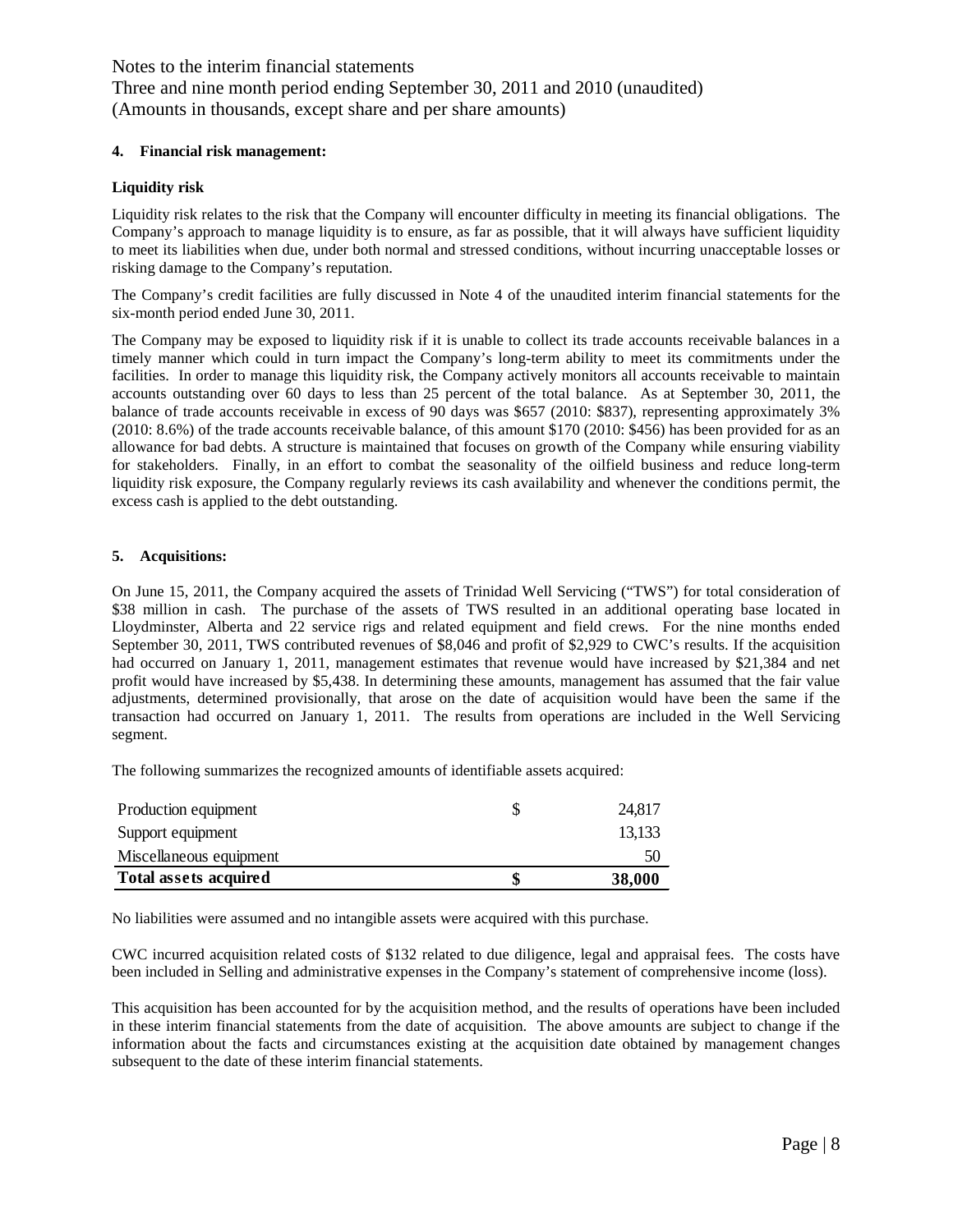Three and nine month period ending September 30, 2011 and 2010 (unaudited) (Amounts in thousands, except share and per share amounts)

# **6. Property and equipment:**

| Cost                                           | Note | <b>Production</b><br>equipment | Support Miscellaneous<br>equipment                                              | equipment   |    | <b>Total</b> |
|------------------------------------------------|------|--------------------------------|---------------------------------------------------------------------------------|-------------|----|--------------|
| Balance as of January 1, 2011                  | \$   | 90.721                         | \$<br>59.065                                                                    | \$<br>2.581 | S  | 152,367      |
| Acquisitions through business combinations     |      | 24.817                         | 13.133                                                                          | 50          |    | 38,000       |
| <b>Additions</b>                               |      | 2.704                          | 123                                                                             | 316         |    | 3.143        |
| Disposals                                      |      | (91)                           | (174)                                                                           | (99)        |    | (364)        |
| Balance as of September 30, 2011               | Φ    | 118.151                        | \$<br>72.147                                                                    | \$<br>2,848 | \$ | 193,146      |
| Accumulated depreciation and impairment losses |      | <b>Production</b><br>equipment | Support Miscellaneous<br>equipment                                              | equipment   |    | <b>Total</b> |
|                                                |      |                                | the contract of the contract of the contract of the contract of the contract of |             |    |              |

| Net book value as of September 30, 2011 |   | 88.328 | 45.787 | 606   | \$134,721 |
|-----------------------------------------|---|--------|--------|-------|-----------|
| Balance as of September 30, 2011        |   | 29.823 | 26.360 | 2.242 | 58.425    |
| Disposals                               |   | (43)   | (148)  | 75)   | (266)     |
| Additions                               |   | 5.289  | 4.415  | 393   | 10.097    |
| Balance as of January 1, 2011           | ٩ | 24.577 | 22.093 | 1.924 | 48.594    |

|                                 | <b>Production</b> |           | <b>Support Miscellaneous</b> |              |
|---------------------------------|-------------------|-----------|------------------------------|--------------|
| Cost                            | equipment         | equipment | equipment                    | <b>Total</b> |
|                                 |                   |           |                              |              |
| Balance as of January 1, 2010   | 91.308            | 59.650    | 2.242                        | 153,200      |
| <b>Additions</b>                | 819               | 52        | 354                          | 1,225        |
| Disposals                       | (1,406)           | (637)     | (15)                         | (2,058)      |
| Balance as of December 31, 2010 | 90.721            | 59.065    | 2.581                        | 152.367      |

| Accumulated depreciation and impairment losses    |    | <b>Production</b><br>equipment |   | equipment       |   | <b>Support Miscellaneous</b><br>equipment |   | Total            |
|---------------------------------------------------|----|--------------------------------|---|-----------------|---|-------------------------------------------|---|------------------|
| Balance as of January 1, 2010<br><b>Additions</b> | \$ | 19.227<br>5,790                | S | 17.019<br>5,572 | S | 1.292<br>643                              | S | 37,538<br>12,005 |
| Disposals                                         |    | (440)                          |   | (498)           |   | (11)                                      |   | (949)            |
| Balance as of December 31, 2010                   |    | 24.577                         |   | 22,093          |   | 1.924                                     |   | 48,594           |
| Net book value as of December 31, 2010            | J  | 66,144                         |   | 36,972          |   | 657                                       |   | \$103,773        |

On June 15, 2011, the Company acquired the assets of Trinidad Well Servicing ("TWS") for total consideration of \$38 million in cash (see note 5).

At September 30, 2011, property and equipment includes equipment under finance leases which are recorded at cost totaling \$488 (December 31, 2010: \$428), less accumulated depreciation of \$320 (December 31, 2010: \$290).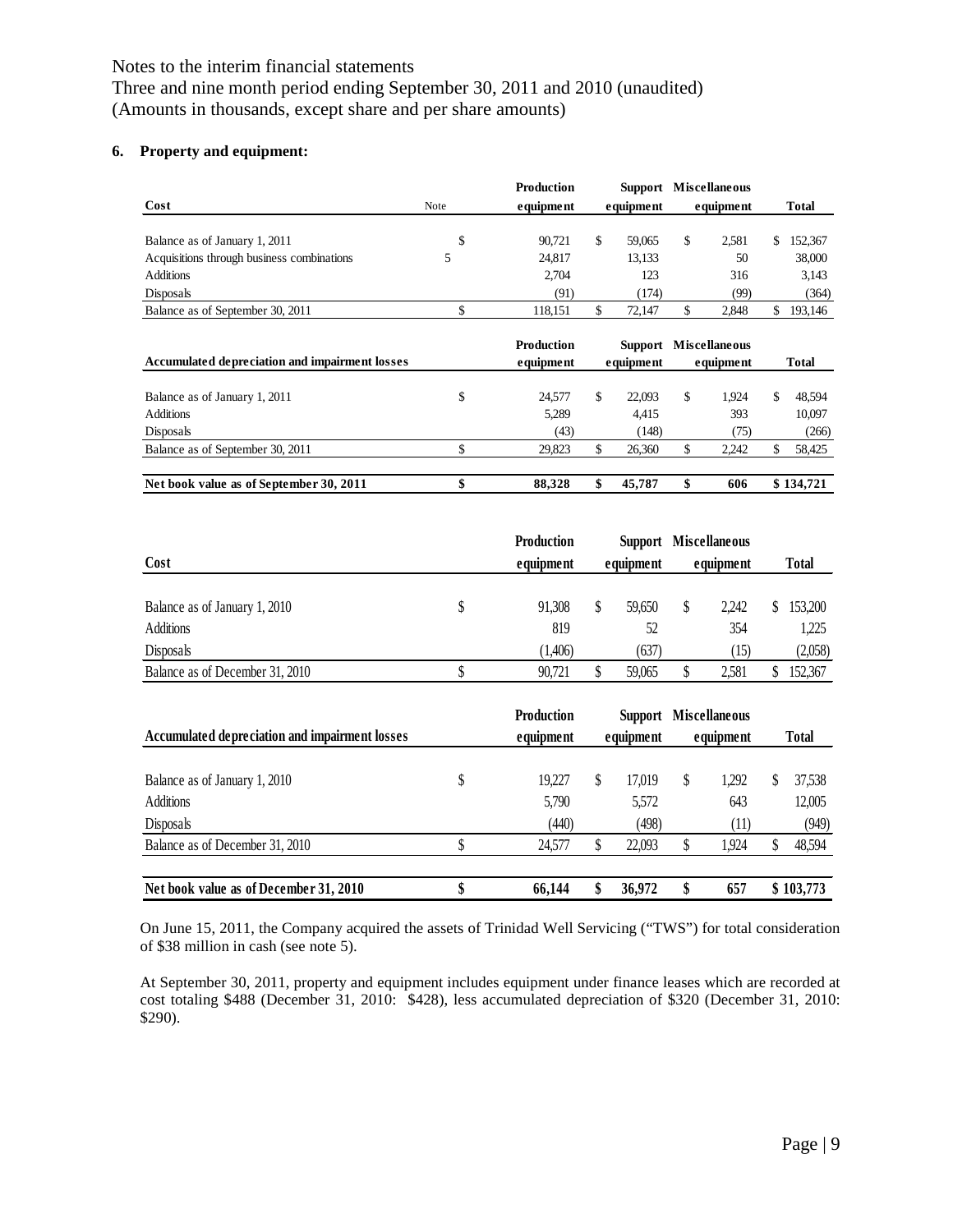Three and nine month period ending September 30, 2011 and 2010 (unaudited) (Amounts in thousands, except share and per share amounts)

#### **7. Loans and borrowings:**

|                                                                                                                                                                                     | September 30,<br>2011 |         | December 31,<br>2010 |
|-------------------------------------------------------------------------------------------------------------------------------------------------------------------------------------|-----------------------|---------|----------------------|
| Non revolving credit facility                                                                                                                                                       | \$                    | 27,000  | \$                   |
| Revolving credit facility                                                                                                                                                           |                       | 30,000  |                      |
| Credit facilities for a total of \$30 million, with an interest rate of 8.045%,<br>maturing on April 30, 2013. Fully repaid on June 14, 2011.                                       |                       |         | 30,000               |
| Finance leases with an interest rates ranging to 3.17% to 7.65%, maturing<br>from September 2011 to May 2014. Monthly repayments totalling \$15<br>including interest are required. |                       | 176     | 143                  |
| Unsecured, interest-free loan from Government of Canada related to a patent<br>and repayable upon commercial application of the patent.                                             |                       | 24      | 24                   |
| Total debt                                                                                                                                                                          | \$                    | 57,200  | \$<br>30,167         |
| Less:                                                                                                                                                                               |                       |         |                      |
| Financing fees and costs relating to the revised credit agreement                                                                                                                   |                       | (373)   |                      |
| Financing fees and costs relating to the previous \$30 million term facilities                                                                                                      |                       |         | (307)                |
| Current portion                                                                                                                                                                     |                       | (7,595) | (4,609)              |
|                                                                                                                                                                                     | \$                    | 49.232  | \$<br>25,251         |

On June 14, 2011, the Company secured a credit facility from a syndicate of lenders which consisted of a \$29 million non-extendable committed non- revolving facility and a non-extendable committed revolving facility to a maximum of \$40 million with a maturity date of April 30, 2014. The new facility replaced the previous operating line of credit and senior secured term facility. The non-revolving facility replaced the existing term credit facility on substantially similar terms that were already in place whereby there are scheduled principal payments of \$500 plus interest commencing April 2011, increasing to \$750 plus interest in the second year, commencing April 2012, payments of interest only in the third year with a final payment of \$14.25 million due on April 30, 2014. The non-revolving facility bears interest at 7.42%. The \$40 million revolving portion of the facility consist of a swing line facility to a maximum of \$5 million with the remainder consisting of prime based loans and bankers acceptances. The revolving facility requires interest to be paid monthly with no scheduled principal payments during the committed term with the balance due on April 30, 2014. Amounts borrowed under the revolving facility will bear interest at the Company's option of the bank's prime rate plus 1.25% to 2.75% or banker's acceptance rate plus 2.25% to 3.75%. The total facility is margined based on 75% of the Company's eligible accounts receivable and 60% of the net book value of Property and Equipment to a maximum of \$69 million and is secured by a first charge on equipment and a general security agreement on all assets. As at September 30, 2011, a total of \$69 million was available under the facility and a total of \$57.0 was drawn. As at September 30, 2011, \$1.8 million was drawn under the swingline. The Company had outstanding cheques totaling \$1.2 million resulting in a bank indebtedness position of \$3.0million. The facility is subject to covenants which are common to these types of arrangements.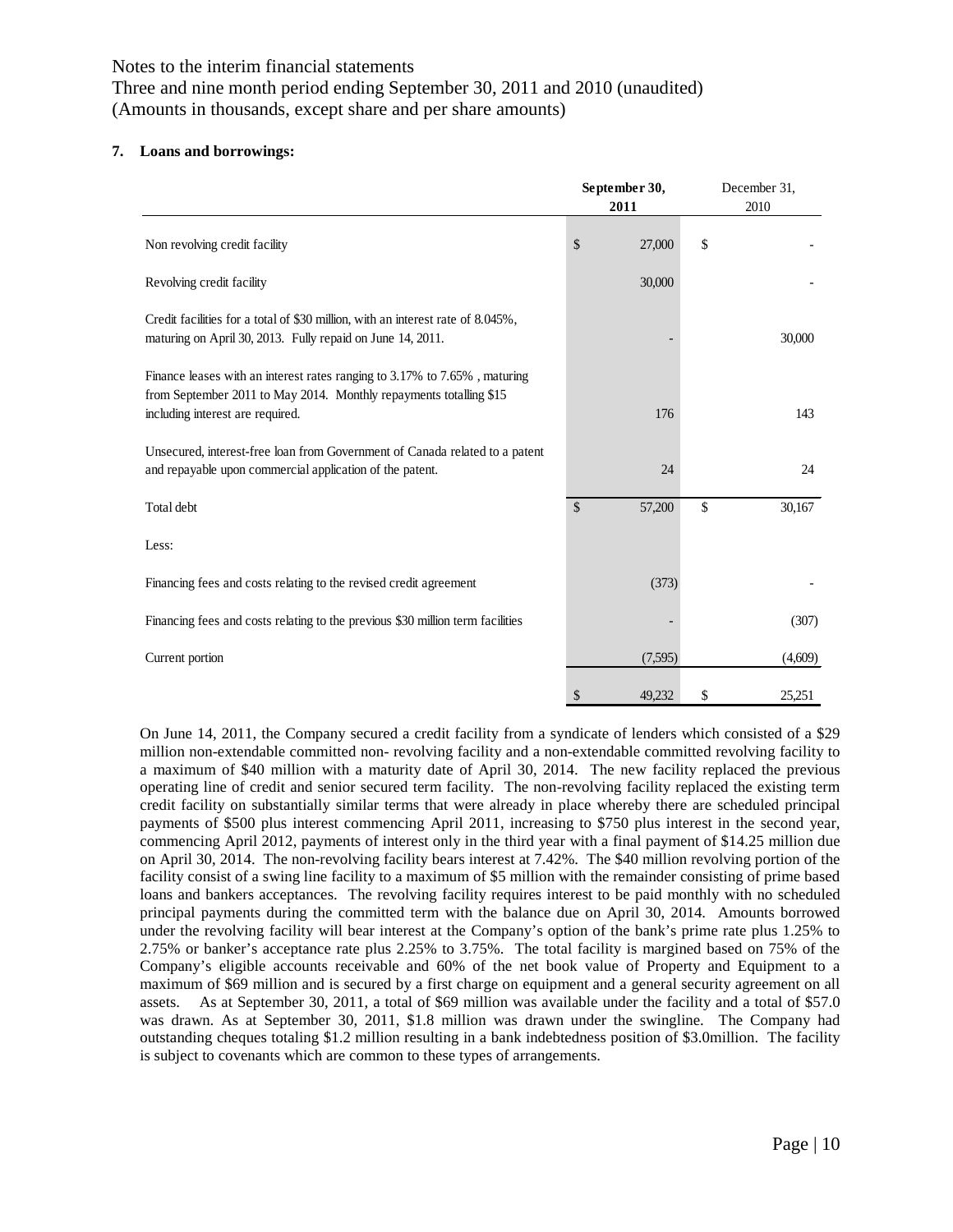Three and nine month period ending September 30, 2011 and 2010 (unaudited) (Amounts in thousands, except share and per share amounts)

The Company was in compliance with all debt covenants as at September 30, 2011 and December 31, 2010. The estimated principal payments for each of the next five fiscal years are as follows:

| 2011       | 1,531<br>\$  |  |
|------------|--------------|--|
| 2012       | 8,328        |  |
| 2013       | 2,297        |  |
| 2014       | 45,020       |  |
| Thereafter | 24           |  |
|            | 57,200<br>\$ |  |

#### **8. Share capital:**

The authorized share capital of the Company consists of an unlimited number of Common voting shares and an unlimited number of Preferred shares.

| <b>COMMON SHARES</b>          |                                       | <b>NUMBER</b> | <b>AMOUNT</b> |         |
|-------------------------------|---------------------------------------|---------------|---------------|---------|
| Balance at January 1, 2010    |                                       | 159, 184, 064 | \$            | 111,080 |
|                               | Shares redeemed                       | (444,701)     |               | (306)   |
| Balance at December 31, 2010  |                                       | 158,739,363   | \$            | 110,774 |
|                               | Shares redeemed                       | (2,304,435)   |               | (1,591) |
|                               | Shares issued under stock option plan | 171,649       |               | 72      |
| Balance at September 30, 2011 |                                       | 156,606,577   | \$            | 109,255 |

During the nine months ended September 30, 2011, 1,672,935 shares were repurchased from a former employee with the consideration being the cancellation of a share purchase loan in the amount of \$418. This transaction has not been reflected in the statement of cash flows as it was a non-cash transaction.

The Company commenced a Normal Course Issuer Bid ("NCIB") on April 1, 2011, to purchase from time to time, as it is considered advisable, up to 7,853,321 of its issued and outstanding common shares on the open market through the facilities of the TSX Venture Exchange ("TSXV"). The price that the Company will pay for any common share under the NCIB will be the prevailing market price on the TSXV at the time of such purchase. Common shares acquired under the NCIB will be subsequently cancelled. During the nine months ended September 30, 2011, the Company purchased 631,500 shares under the NCIB for total consideration including commissions of \$375. All of the re-purchased shares were returned to treasury and cancelled.

During the three months ended September 30, 2011, stock options were exercised resulting in the issuance of 116,655 shares.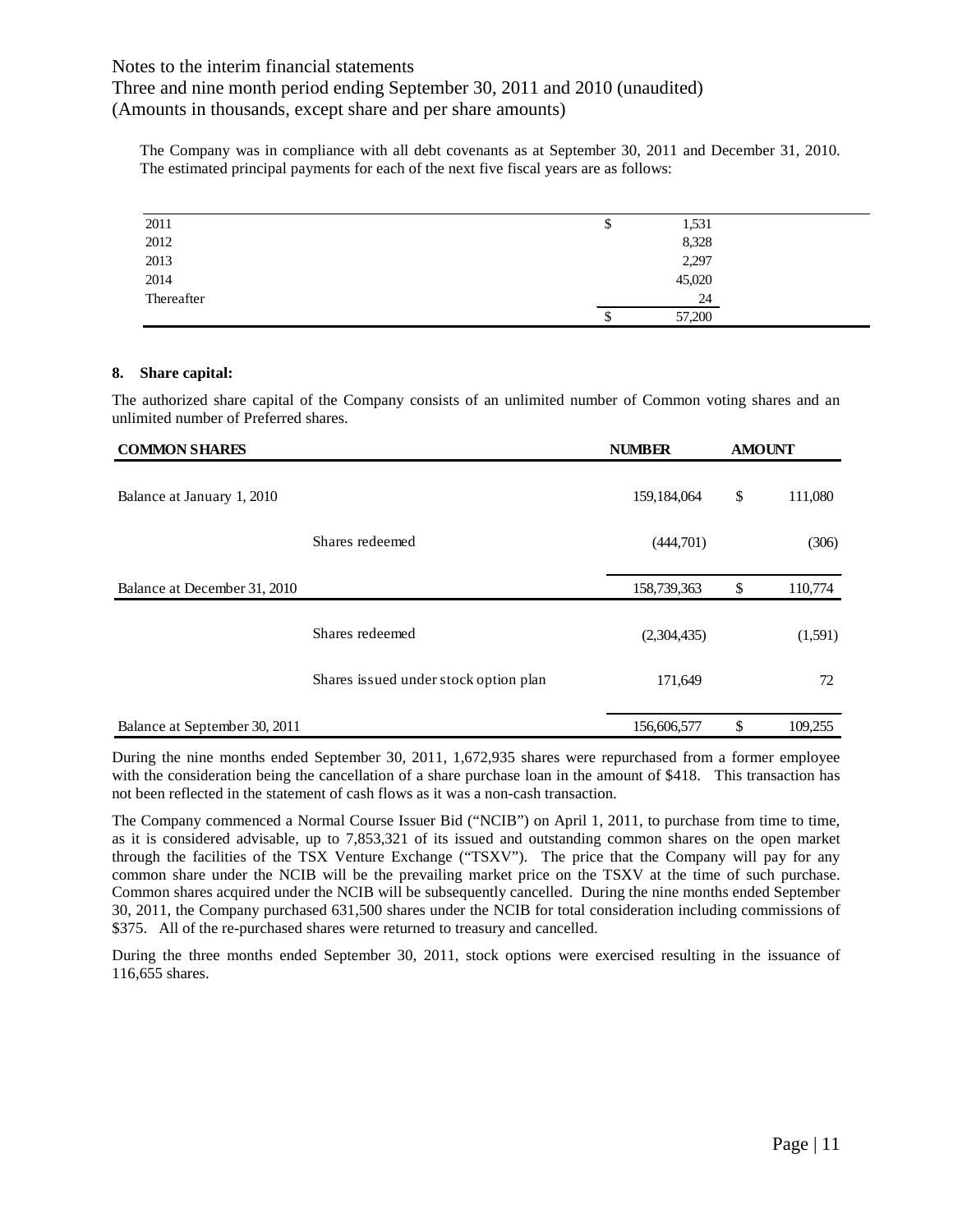Three and nine month period ending September 30, 2011 and 2010 (unaudited) (Amounts in thousands, except share and per share amounts)

#### **9. Earnings per share:**

| THREE MONTHS ENDED September 30,                                                                   |                                       | 2011                                                                       |                                             | 2010               |                                                                            |                                             |
|----------------------------------------------------------------------------------------------------|---------------------------------------|----------------------------------------------------------------------------|---------------------------------------------|--------------------|----------------------------------------------------------------------------|---------------------------------------------|
|                                                                                                    | <b>NET</b><br><b>INCOME</b><br>(LOSS) | <b>WEIGHTED</b><br><b>AVERAGE</b><br><b>NUMBER OF</b><br>SHARES (in 000's) | <b>PER</b><br><b>SHARE</b><br><b>AMOUNT</b> | <b>NET</b><br>LOSS | <b>WEIGHTED</b><br><b>AVERAGE</b><br><b>NUMBER OF</b><br>SHARES (in 000's) | <b>PER</b><br><b>SHARE</b><br><b>AMOUNT</b> |
| Basic earnings (loss) per share                                                                    | 3,174                                 | 156,576                                                                    | \$<br>0.02                                  | (\$528)            | 158,739                                                                    | $(\$0.00)$                                  |
| Diluted earnings (loss) per share                                                                  | 3,174                                 | 160,048                                                                    | \$<br>0.02                                  | (\$528)            | 158,739                                                                    | $(\$0.00)$                                  |
| Securities excluded from diluted loss per share as<br>the effect would be anti-dilutive            |                                       | 566                                                                        |                                             |                    | 8,422                                                                      |                                             |
| NINE MONTHS ENDED September 30,                                                                    |                                       | 2011                                                                       |                                             |                    | 2010                                                                       |                                             |
|                                                                                                    | <b>NET</b><br><b>INCOME</b><br>(LOSS) | <b>WEIGHTED</b><br><b>AVERAGE</b><br><b>NUMBER OF</b><br>SHARES (in 000's) | <b>PER</b><br><b>SHARE</b><br><b>AMOUNT</b> | <b>NET</b><br>LOSS | <b>WEIGHTED</b><br><b>AVERAGE</b><br><b>NUMBER OF</b><br>SHARES (in 000's) | <b>PER</b><br><b>SHARE</b><br><b>AMOUNT</b> |
| Basic earnings (loss) per share                                                                    | 4,503                                 | 157,180                                                                    | \$<br>0.03                                  | (\$4,235)          | 159,033                                                                    | (\$0.03)                                    |
| Diluted earnings (loss) per share                                                                  | 4,503                                 | 159,331                                                                    | \$<br>0.03                                  | $(\$4,235)$        | 159,033                                                                    | $(\$0.03)$                                  |
| Securities excluded from diluted earnings (loss)<br>per share as the effect would be anti-dilutive |                                       | 566                                                                        |                                             |                    | 8,422                                                                      |                                             |

#### **10. Seasonality of operations:**

The Company's operations are located in Western Canada. The ability to move heavy equipment safely and efficiently in Western Canadian oil and natural gas fields is dependent on weather conditions. Activity levels during the first quarter are typically the most robust as the frost creates a stable ground mass that allows for easy access to well sites and easier service rig movement. The second quarter is traditionally the slowest due to road bans during spring break-up. When winter's frost leaves the ground, it renders many secondary roads incapable of supporting the weight of heavy equipment until they have thoroughly dried out. Road bans during this time restrict service rig and support equipment access to well sites. The third quarter has more activity as the summer months are typically drier than the second quarter. The fourth quarter is again quite active as winter temperatures freeze the ground once more maximizing site access. However, there may be temporary halts to operations in extreme cold weather when the temperature falls below -35C.

#### **11. Direct operating expenses:**

|                    |        | Three months ended |        | Nine months ended |
|--------------------|--------|--------------------|--------|-------------------|
| September 30,      | 2011   | 2010               | 2011   | 2010              |
| Direct labour      | 13.720 | 7.219              | 31.766 | 20,442            |
| Operating expenses | 5.423  | 2.997              | 14.240 | 9.314             |
|                    | 19.143 | 10.216             | 46.006 | 29,756            |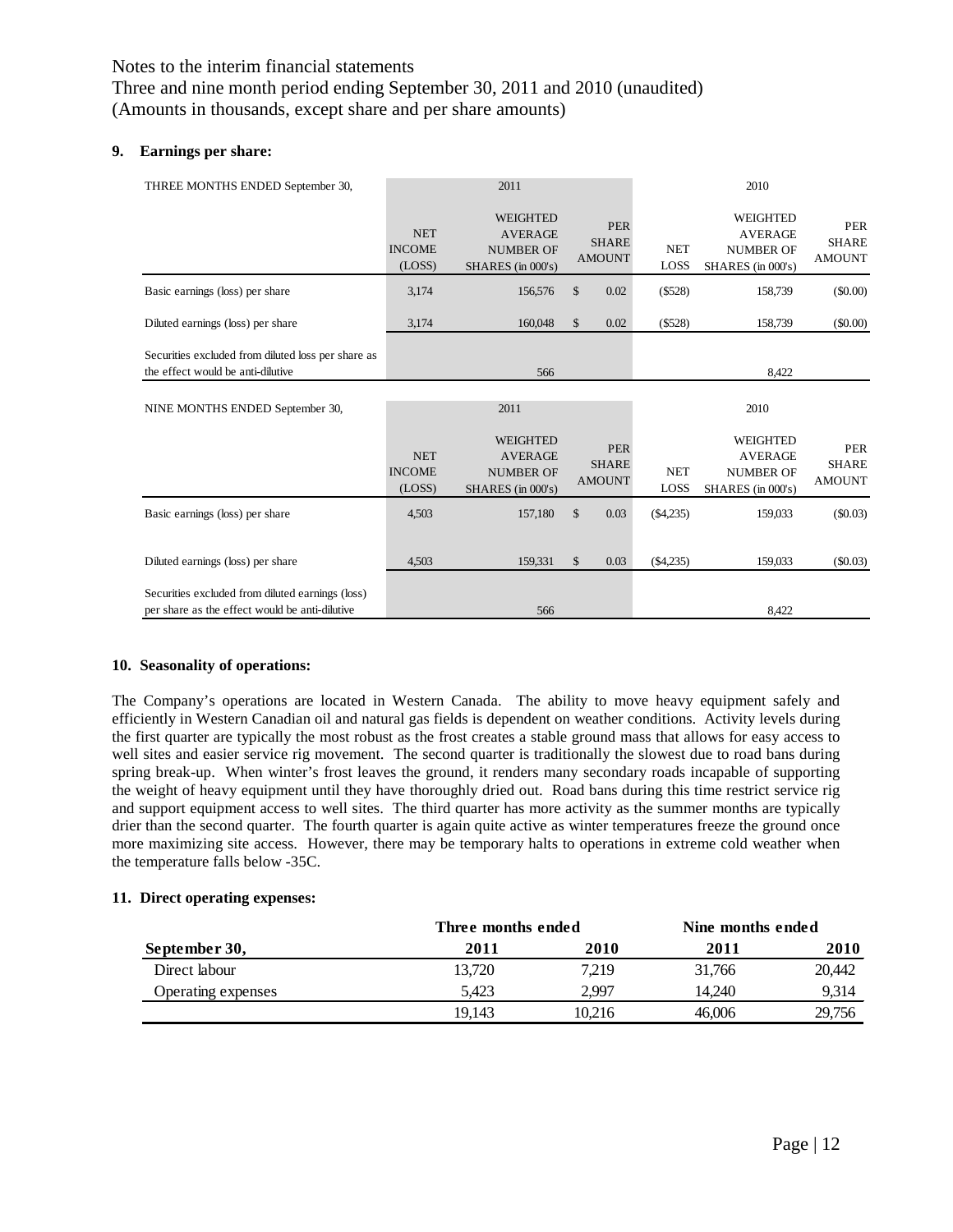Three and nine month period ending September 30, 2011 and 2010 (unaudited) (Amounts in thousands, except share and per share amounts)

#### **12. Selling and administrative expenses:**

|                            | Three months ended |       | Nine months ended |       |  |
|----------------------------|--------------------|-------|-------------------|-------|--|
| September 30,              | 2011               | 2010  | 2011              | 2010  |  |
| Salaries and benefits      | 2.193              | 1.795 | 5.466             | 5,298 |  |
| General and administrative | 1.747              | .125  | 4.192             | 3,352 |  |
|                            | 3.940              | 2,920 | 9.658             | 8,650 |  |

#### **13. Finance costs:**

| September 30,                                                        | Three months ended       |                          | Nine months ended        |       |  |
|----------------------------------------------------------------------|--------------------------|--------------------------|--------------------------|-------|--|
|                                                                      | 2011                     | 2010                     | 2011                     | 2010  |  |
| Interest expense on financial liabilities measured at amortized cost | 905                      | 614                      | 2.160                    | 2.176 |  |
| Accretion of debt issuance costs                                     |                          | 44                       | 365                      |       |  |
| Accretion on warrants                                                | $\overline{\phantom{0}}$ | $\overline{\phantom{0}}$ | $\overline{\phantom{a}}$ | 93    |  |
|                                                                      | 940                      | 658                      | 2.525                    | 2.441 |  |

#### **14. Operating segments:**

The Company operates in two primary segments within the service industry in Western Canada: Well Servicing and Other Oilfield Services. The Well Servicing segment provides well services through the use of service rigs and coil tubing units. The Other Oilfield Services segment provides snubbing, nitrogen and production testing, primarily providing support services to the well service business.

The Company evaluates performance on net income before taxes.

The reportable segments are distinct operations as they offer complementary services to the well service business. Once a service rig is on site, the other services are typically onsite at various times supporting the rig activity. However, these services can be performed independently of well servicing.

The amounts related to each industry segment are as follows:

| THREE MONTHS ENDED September 30, 2011 | <b>Well Servicing</b> | <b>Services</b> | Corporate                | <b>Total</b> |
|---------------------------------------|-----------------------|-----------------|--------------------------|--------------|
|                                       |                       |                 |                          |              |
| Revenue                               | 25.419                | 5,805           | $\overline{\phantom{0}}$ | 31,224       |
| Finance costs                         |                       |                 | 940                      | 940          |
| Depreciation and amortization         | 3.141                 | 545             | 132                      | 3,818        |
| Net income (loss)                     | 4.348                 | 1.280           | (2,454)                  | 3,174        |
| Property and equipment                | 118,343               | 15,533          | 845                      | 134,721      |
| Capital expenditures                  | 1.205                 | 32              | 192                      | 1,429        |

| <b>THREE MONTHS ENDED September 30, 2010</b> | <b>Well Servicing</b> | <b>Services</b> | Corporate                | <b>Total</b> |
|----------------------------------------------|-----------------------|-----------------|--------------------------|--------------|
|                                              |                       |                 |                          |              |
| Revenue                                      | 12.710                | 3.703           | $\overline{\phantom{0}}$ | 16,413       |
| Finance costs                                |                       |                 | 658                      | 658          |
| Depreciation and amortization                | 2,230                 | 533             | 247                      | 3,010        |
| Net income (loss)                            | 1.159                 | 145             | (1,832)                  | (528)        |
| Property and equipment                       | 88.726                | 17,903          | 853                      | 107,482      |
| Capital expenditures                         | 185                   | 108             | 84                       | 377          |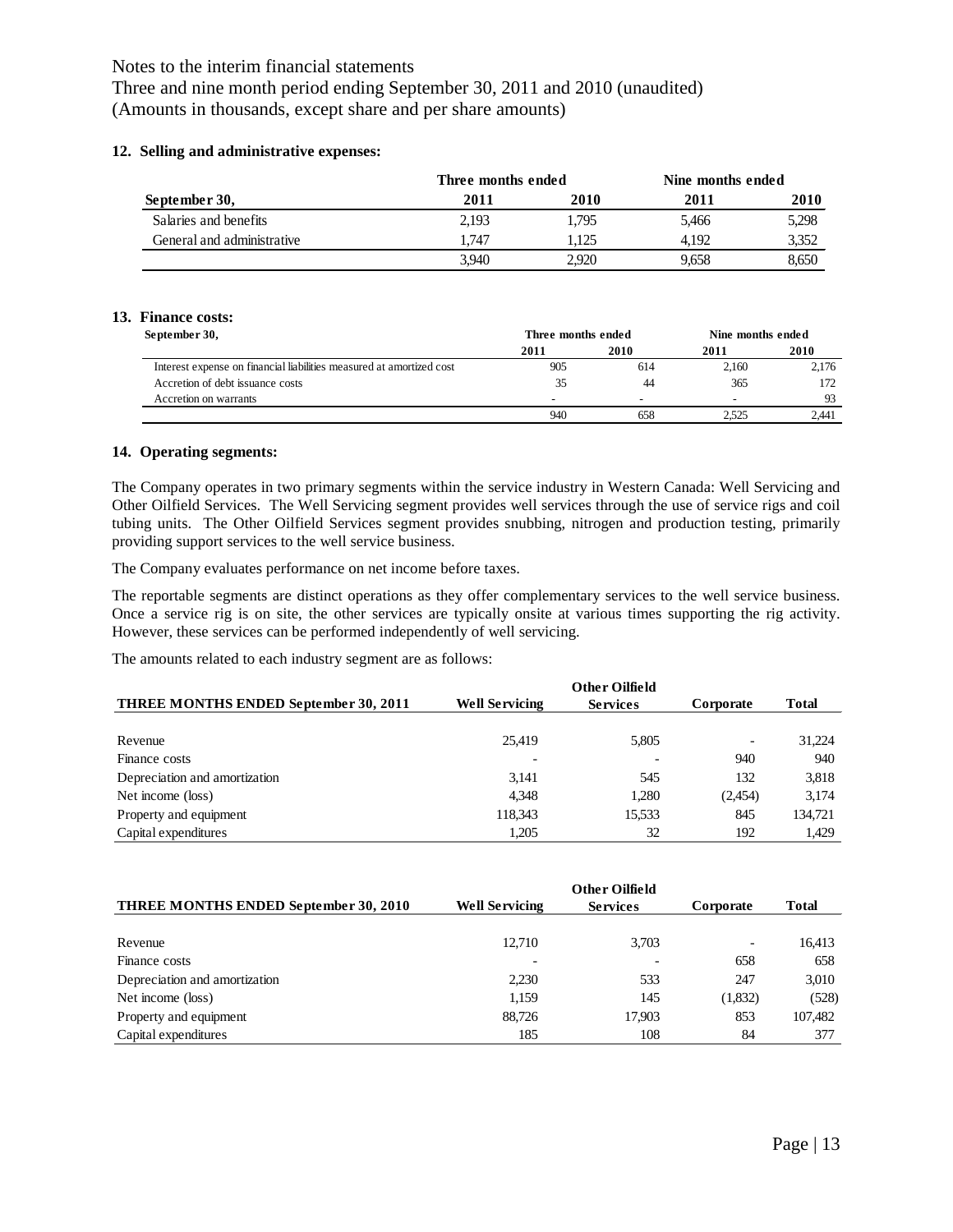Three and nine month period ending September 30, 2011 and 2010 (unaudited) (Amounts in thousands, except share and per share amounts)

| NINE MONTHS ENDED September 30, 2011                | <b>Well Servicing</b> | <b>Services</b> | Corporate | <b>Total</b> |
|-----------------------------------------------------|-----------------------|-----------------|-----------|--------------|
|                                                     |                       |                 |           |              |
| Revenue                                             | 59.909                | 13,605          |           | 73,514       |
| Finance costs                                       |                       |                 | 2,525     | 2.525        |
| Depreciation and amortization                       | 8.013                 | 1.662           | 422       | 10,097       |
| Net income (loss)                                   | 9.067                 | 2.079           | (6,643)   | 4,503        |
| Property and equipment                              | 118.343               | 15,533          | 845       | 134.721      |
| Acquisitions through business combinations (Note 5) | 38,000                |                 |           | 38,000       |
| Capital expenditures                                | 2.668                 | 66              | 273       | 3.007        |

| NINE MONTHS ENDED September 30, 2010 | <b>Well Servicing</b>    | <b>Services</b> | Corporate                | <b>Total</b> |
|--------------------------------------|--------------------------|-----------------|--------------------------|--------------|
|                                      |                          |                 |                          |              |
| Revenue                              | 35,540                   | 10,249          | $\overline{\phantom{0}}$ | 45,789       |
| Finance costs                        | $\overline{\phantom{0}}$ |                 | 2.441                    | 2.441        |
| Depreciation and amortization        | 6.457                    | 1.634           | 699                      | 8,790        |
| Net income (loss)                    | 1,855                    | (13)            | (6,077)                  | (4,235)      |
| Property and equipment               | 88,726                   | 17,903          | 853                      | 107,482      |
| Capital expenditures                 | 191                      | 119             | 328                      | 638          |

#### **15. Explanation of transition to IFRS:**

These are the Company's third interim financial statements prepared in accordance with IFRS. In 2010, the financial statements of the Company were prepared in accordance with previous Canadian GAAP. The Company has adopted IFRS in accordance with IFRS 1 "*First-time Adoption of International Financial Reporting Standards"*  with a transition date of January 1, 2010. The significant accounting policies adopted under IFRS have been applied in preparing the interim financial statements for the three and nine month period ended September 30, 2011, with the comparative information for the same periods in 2010. These accounting policies and explanation of the adjustments for January 1, March 31 and December 31, 2010, are included in the notes to the interim financial statements as at and for the three month period ended March 31, 2011.

(a) Reconciliations between previous Canadian GAAP and IFRS:

An explanation of how the transition from previous Canadian GAAP to IFRS has affected the Company's financial position, financial performance and cash flows is set out in the following tables and the notes that accompany the tables.

(i) Shareholders' Equity

In preparing its opening IFRS statement of financial position, the Company has adjusted amounts reported previously in the financial statements prepared in accordance with previous Canadian GAAP. The effects of the conversion are as follows:

|                                                       | September 30, |         | December 31, |
|-------------------------------------------------------|---------------|---------|--------------|
|                                                       | <b>Note</b>   | 2010    | 2010         |
| Shareholders' equity in accordance with Canadian GAAP |               | 92,440  | 93,709       |
| Finance leases                                        |               | (1)     | (2)          |
| Impairment of assets in Cash Generating Units         | a             | (4,403) | (4,403)      |
| Change in net income $(\text{loss})$ <sup>1</sup>     |               | 511     | 682          |
|                                                       |               | 88,547  | 89,986       |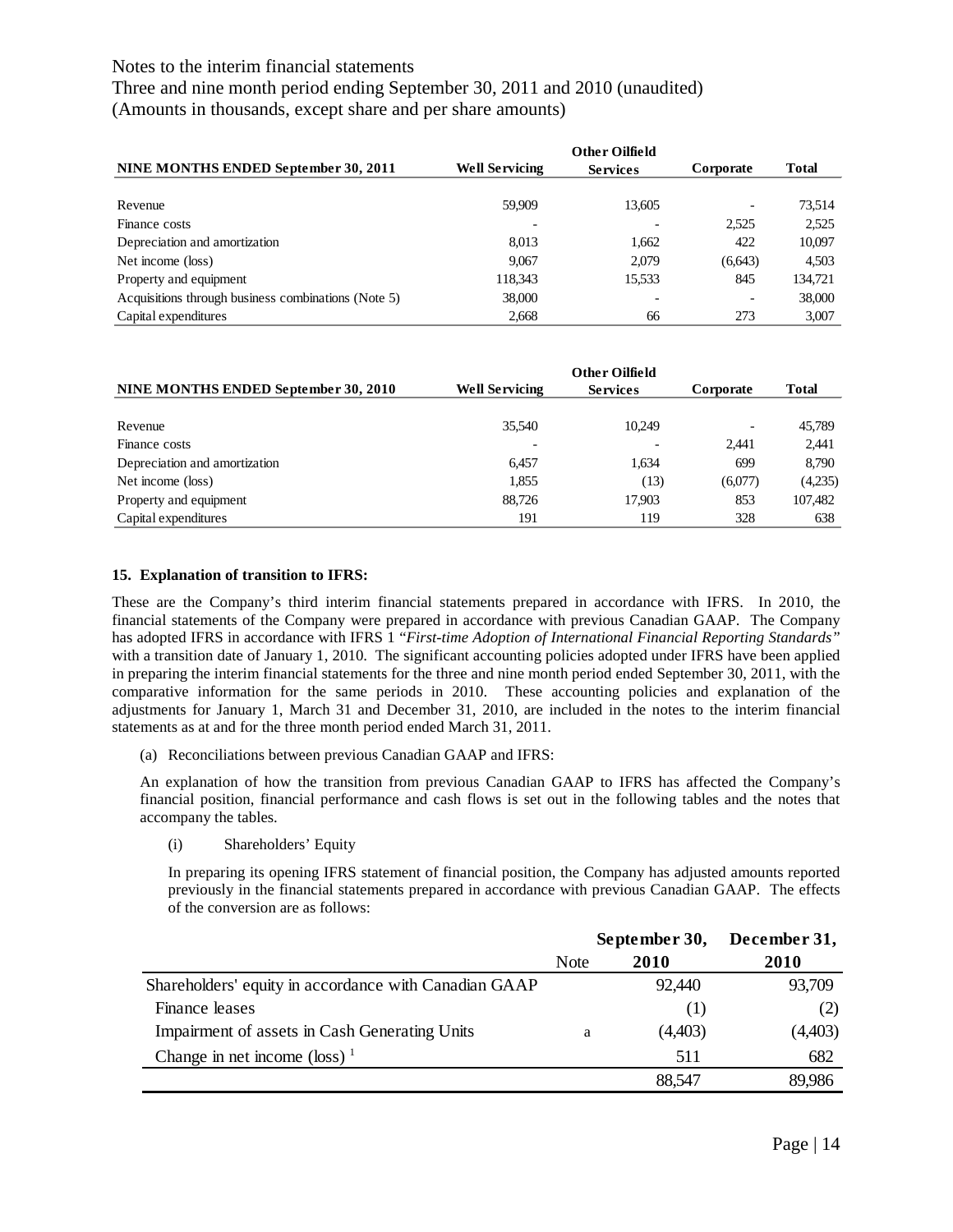Three and nine month period ending September 30, 2011 and 2010 (unaudited) (Amounts in thousands, except share and per share amounts)

- (1) Change in net income (loss) excludes stock based compensation expense as this amount is credited to contributed surplus (a component of shareholders' equity)
- (ii) Reconciliation of the statement of loss and comprehensive loss under previous Canadian GAAP to IFRS for the three month period ended September 30, 2010:

## **STATEMENTS OF LOSS AND COMPREHENSIVE LOSS**

### **CWC Well Services Corp.**

*For the three months ended September 30, 2010*

*(unaudited)*

|                                                 | <b>Note</b> | <b>Previous</b><br>Canadian<br><b>GAAP</b> | Effect of<br>transition to IFRS |       | <b>IFRS</b>  |
|-------------------------------------------------|-------------|--------------------------------------------|---------------------------------|-------|--------------|
| <b>REVENUE</b>                                  |             | \$<br>16,413                               | \$                              |       | \$<br>16,413 |
| <b>EXPENSES</b>                                 |             |                                            |                                 |       |              |
| Direct operating expenses                       | b           | 10,249                                     |                                 | (33)  | 10,216       |
| Selling and administrative expenses             |             | 2,920                                      |                                 |       | 2,920        |
| Stock based compensation                        | $\mathbf c$ | 363                                        |                                 | (206) | 157          |
| Finance costs                                   | b           | 655                                        |                                 | 3     | 658          |
| (Gain) loss on disposal                         |             | (8)                                        |                                 |       | (8)          |
| Unrealized loss (gain) on marketable securities |             | (12)                                       |                                 |       | (12)         |
| Depreciation                                    | a,b         | 3,005                                      |                                 | 5     | 3,010        |
| Amortization                                    | a           | 146                                        |                                 | (146) |              |
|                                                 |             | 17,318                                     |                                 | (377) | 16,941       |
| NET LOSS AND COMPREHENSIVE LOSS                 |             | (905)                                      |                                 | 377   | (528)        |
| <b>NET LOSS PER SHARE</b>                       |             |                                            |                                 |       |              |
| Basic and diluted loss per share                |             | \$<br>(0.01)                               | \$                              | 0.01  | \$           |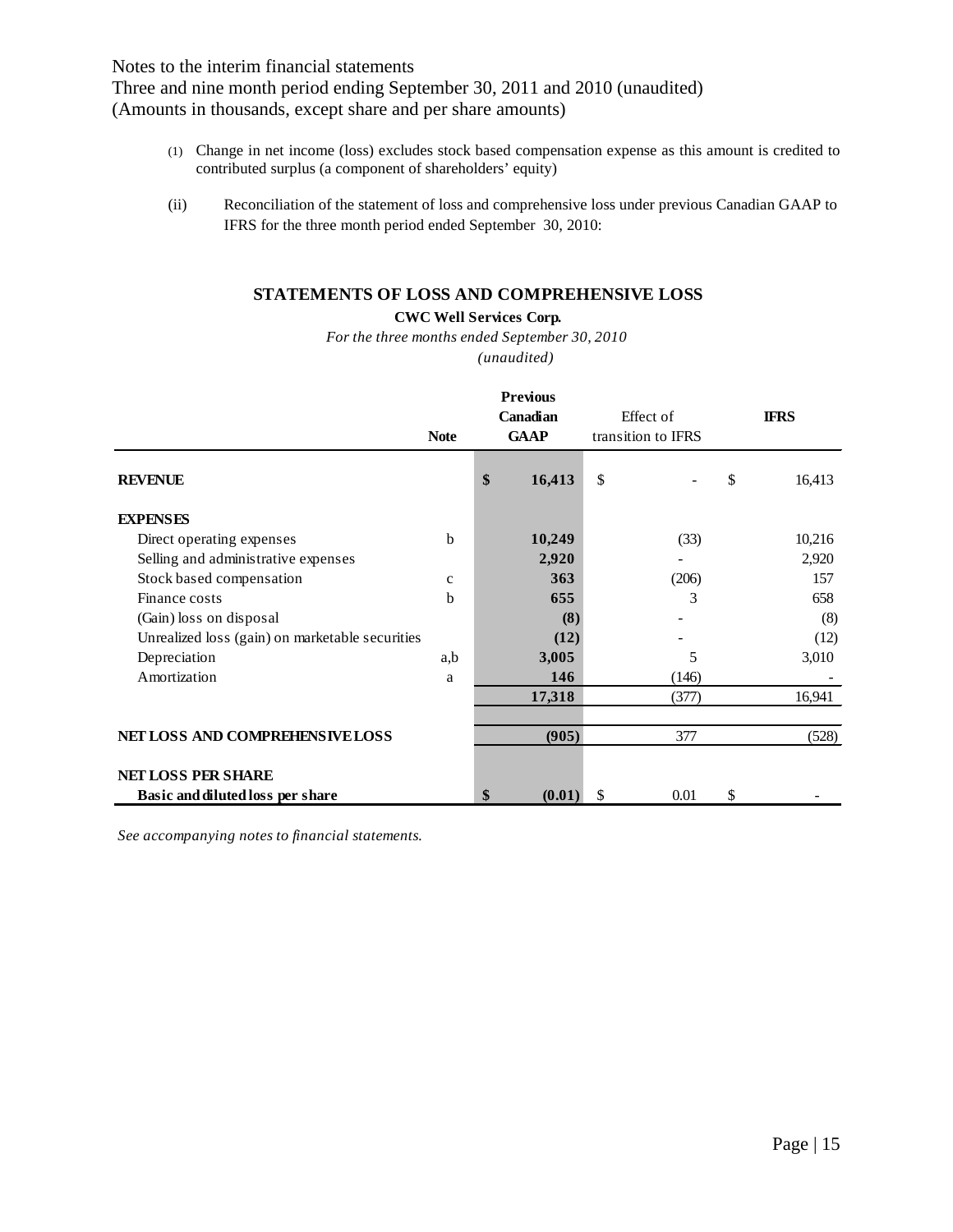Three and nine month period ending September 30, 2011 and 2010 (unaudited) (Amounts in thousands, except share and per share amounts)

(iii) Reconciliation of the statement of loss and comprehensive loss under previous Canadian GAAP to IFRS for the nine month period ended September 30, 2010:

# **STATEMENTS OF LOSS AND COMPREHENSIVE LOSS**

# **CWC Well Services Corp.**

*(unaudited) For the nine months ended September 30, 2010*

|                                                 |              | <b>Previous</b><br>Canadian<br><b>GAAP</b> |         | Effect of<br>transition to IFRS | <b>IFRS</b> |         |
|-------------------------------------------------|--------------|--------------------------------------------|---------|---------------------------------|-------------|---------|
| <b>REVENUE</b>                                  |              | \$                                         | 45,789  | \$                              | \$          | 45,789  |
| <b>EXPENSES</b>                                 |              |                                            |         |                                 |             |         |
| Direct operating expenses                       | $\mathbf b$  |                                            | 29,854  | (98)                            |             | 29,756  |
| Selling and administrative expenses             |              |                                            | 8,650   |                                 |             | 8,650   |
| Stock based compensation                        | $\mathbf{C}$ |                                            | 954     | (431)                           |             | 523     |
| Finance costs                                   | $\mathbf b$  |                                            | 2,431   | 10                              |             | 2,441   |
| (Gain) loss on disposal                         |              |                                            | (86)    |                                 |             | (86)    |
| Unrealized loss (gain) on marketable securities |              |                                            | (50)    |                                 |             | (50)    |
| Depreciation                                    | a,b          |                                            | 8,776   | 14                              |             | 8,790   |
| Amortization                                    | a            |                                            | 437     | (437)                           |             |         |
|                                                 |              |                                            | 50,966  | (942)                           |             | 50,024  |
| NET LOSS AND COMPREHENSIVE LOSS                 |              |                                            | (5,177) | 942                             |             | (4,235) |
| <b>NET LOSS PER SHARE</b>                       |              |                                            |         |                                 |             |         |
| Basic and diluted loss per share                |              | \$                                         | (0.03)  | \$                              | \$          | (0.03)  |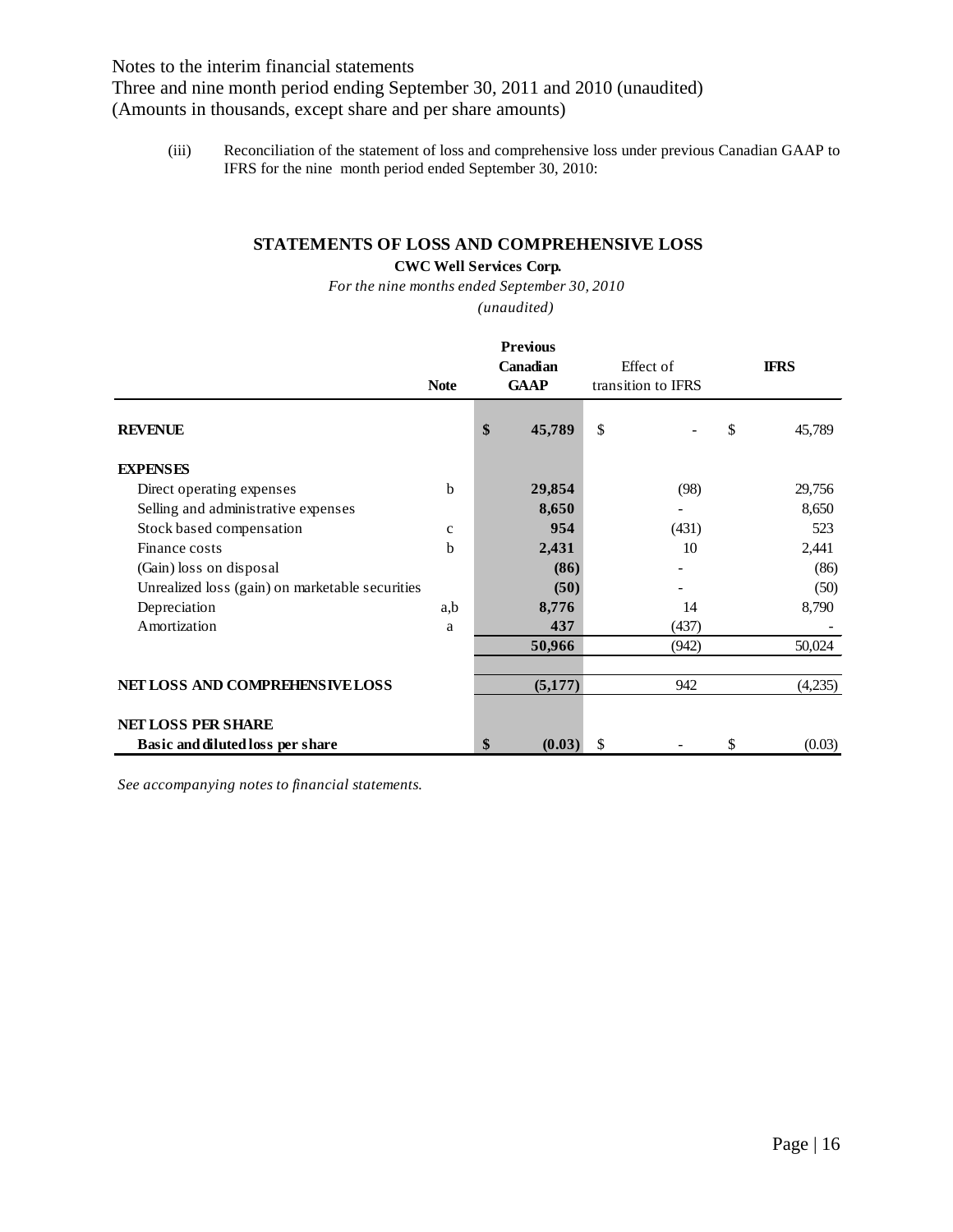# Three and nine month period ending September 30, 2011 and 2010 (unaudited) (Amounts in thousands, except share and per share amounts)

Notes to the reconciliations

(a) Property and equipment and Intangibles Assets Impairment

The Company determines the recoverable amount for each Cash Generating Unit ("CGU") on the basis of Value In Use ("VIU"). The VIU was determined by discounting the future cash flows generated from the Company's continuing use of the CGU. The discounted cash flow model employed by the Company reflects the specifics of each CGU and its business environment. The model calculates the present value of the estimated future cash flows of each CGU.

Estimating future cash flows requires judgment, considering past and actual performance as well as expected developments in the respective markets and in the overall macro-economic environment. The calculation of the VIU was based on the following key assumptions:

- (i) Cash flows were projected based on past experience, actual operating results and the one year business plan for the immediate year. Cash flows for a further four year period were extrapolated using a constant growth rate of 1.0 to 3.0 percent with adjustments reflecting an expectation of a recovery in the general economy, forecasted increases in drilling activity, planned reductions in overhead costs and represents the Company's best estimate of the set of economic conditions that are expected to exist over the forecast period.
- (ii) The terminal value growth rate is based on management's best estimate of the long-term growth rate for its CGU's after the forecast period, considering historic performance and future economic forecasts.
- (iii) Each CGU pre-tax discount rate reflects their individual size, risk profile and circumstance and is based on past experience and industry average weighted average cost of capital.
- (iv) The tax rates used in determining the future cash flows were those substantively enacted at the January 1, 2010 transition date.
- (v) To assess reasonableness of the discounted cash flow model, the resulting VIU is compared to trailing and forecasted market multiples.

As a result of this analysis, the Company recognized an impairment loss relating to intangibles of \$3,380 and to property and equipment of \$1,023 on January 1, 2010, related to CGU's within the Other Oilfield Services reporting Segment.

#### (b) Finance leases

Under previous Canadian GAAP, leases of vehicles were classified as operating leases. Under IFRS, the vehicles are classified as a finance lease because of the present value of the minimum lease payments representing significantly all of the fair value of the asset in combination with the fact the lessee can cancel the lease but must cover any of the lessor's losses associated with the cancellation and there is a small amount required by the lessee to payout at the end of the lease to acquire the asset.

The effect of this change in classification as of January 1, 2010, was an increase to property and equipment of \$258; debt of \$259 and reverse the lease payments booked on the operating leases under previous Canadian GAAP.

(c) Share based payments

The Company recognizes share based compensation expense for the fair value of stock options granted under previous Canadian GAAP and IFRS. However, the timing and amount of the expense may differ.

Under previous Canadian GAAP, share based compensation were treated as one grant and recognized as an expense as the grant vested. Under IFRS, each vesting tranche is treated as a separate grant with a separate vesting date and fair value. The Company has included a forfeiture estimate in its share based compensation calculation, as is required by IFRS. A forfeiture estimate was not required, or included, under previous Canadian GAAP, and instead forfeitures were recognized as they occurred.

On transition to IFRS, the Company also has the option of reversing the compensation relating to options that were fully vested on transition and had never been exercised. The Company had a large number of fully vested, never exercised options resulting in a credit to the deficit and a debit to the contributed surplus of \$4,409.